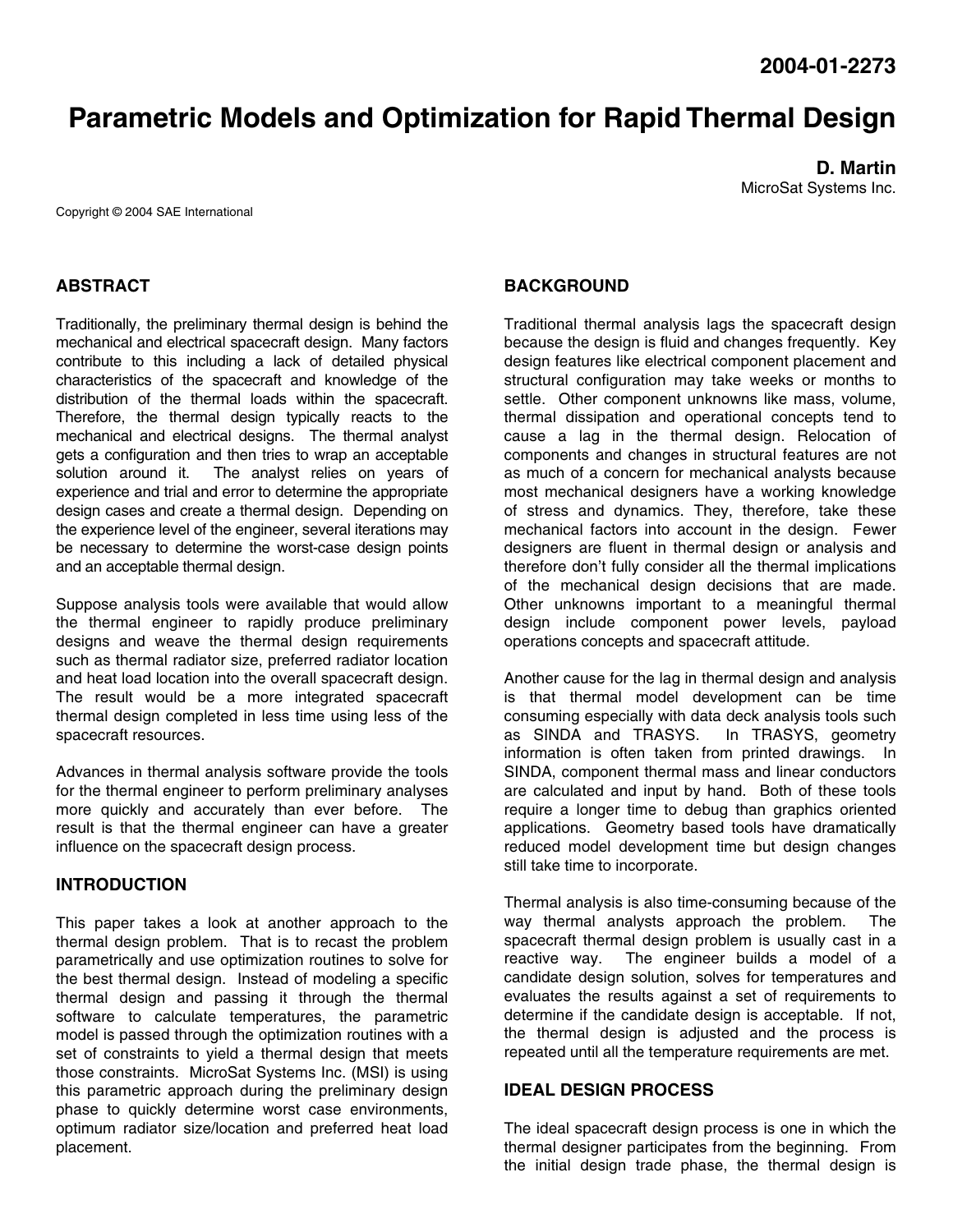integral with the mechanical and electrical designs. The thermal design considerations influence the structural design and component placement. Ideally, all requirements are known and fixed at the start of the project. Unfortunately, the ideal design process is the exception rather than the rule. More often than not only a portion of the requirements set is known because components haven't been selected or in some cases designed.

The challenge is how to include the thermal design in a spacecraft design process when the thermal design process is typically slow and requires design information that typically isn't available early in a program.

Advances in thermal analysis tools and computer technology have improved the thermal analysis turn around time. Increased computing power has reduced computation time to reach a solution. The graphical interface for the thermal analysis tools has reduced the model creation time. Thermal analysis tools, specifically Thermal Desktop and SINDA/Fluint from Cullimore and Ring Technologies (C&R), have changed to allow the user to look at the design problem from a different point of view. The trial and error approach to determine the worst case condition has been replaced with optimization routines that search out the extreme case. Model unknowns can easily be evaluated parametrically.

SINDA/Fluint has a collection of advanced solution routines that operate through Solver module. It isn't the intent of this paper to discuss the underlying mathematics of those routines, but rather to show how they can be used to improve the thermal design process. A discussion of how these routines work is better presented in papers written by the engineers at Cullimore and Ring Technologies. Section 5 of the SINDA/Fluint User Manual (reference 3) describes the routines available to the user. Table 2 on page 5-18 of the manual 3 has references to papers on the underlying mathematics of the optimization routines.

The Solver routines can perform goal seeking, design optimization, automated model correlation and worstcase scenario definition. Some of the routines involve sweeping the solution space like DVSWEEP, which uses a single variable or DSCANFF, which performs a full factorial scan of a multivariable design space. Both of these routines use equal increments of the design variable. The quality of the solution using these methods is directly proportional to the number of increments in the solution space. Another sweeping

routine, DSCANLH, uses a latin hypercube method to sweep multiple design variables. This method has been shown to be more efficient than a full factorial approach, see reference 1. Other routines available in the solver use optimization approach to finding a solution. One thing these routines have in common is that they don't necessarily find the worst case only a poor case. More sample points will return a better solution.

A simple way to look at how the optimization routines work is to think about trying to find the highest point in a particular geographic region when you have no previous knowledge of the region topology and start from an arbitrary location. The boundaries of the region are the design constraints. The only information you have is about where you've already been. By evaluating the slopes you can make your way to the highest point in the region. The problem is that you could reach a local high point that is not the region high point. To minimize the chance of this occurring, a course sweep of the region could be performed first to refine the starting position for the optimization effort.

To enhance the utility of the SINDA/Fluint optimization routines, MSI and C&R developed an interface between Thermal Desktop (or SINDA/Fluint) and Microsoft Excel. At MSI, the Microsoft Excel interface is used as a module in a more complex tool that performs spacecraft subsystem component selection and sizing during proposal efforts. The user of the Spacecraft Wizard tool takes preliminary information provided by a potential customer and populates a spacecraft database. This information includes orbit and mission parameters, data communication requirements and computing needs. The tool determines an initial definition for all the spacecraft subsystems. The "Thermal Wizard" module uses the preliminary information from the database to determine optimum radiator sizes and locations. The Excel to Thermal Desktop interface allows the user to control Thermal Desktop from within the Excel environment. The user can open a model, select a case set, set input parameters, run a case and retrieve output values from the simulation. **Figure 1** shows the Excel input worksheet. The worksheet is simple to use with buttons or pull downs for most items. The user enters the model file name and launches Thermal Desktop. The user then enters the desired case set and the appropriate input parameters. These parameters can be anything defined as a symbol in the Thermal Desktop model. The user then launches the simulation. Upon completion of the simulation, the user can retrieve the results.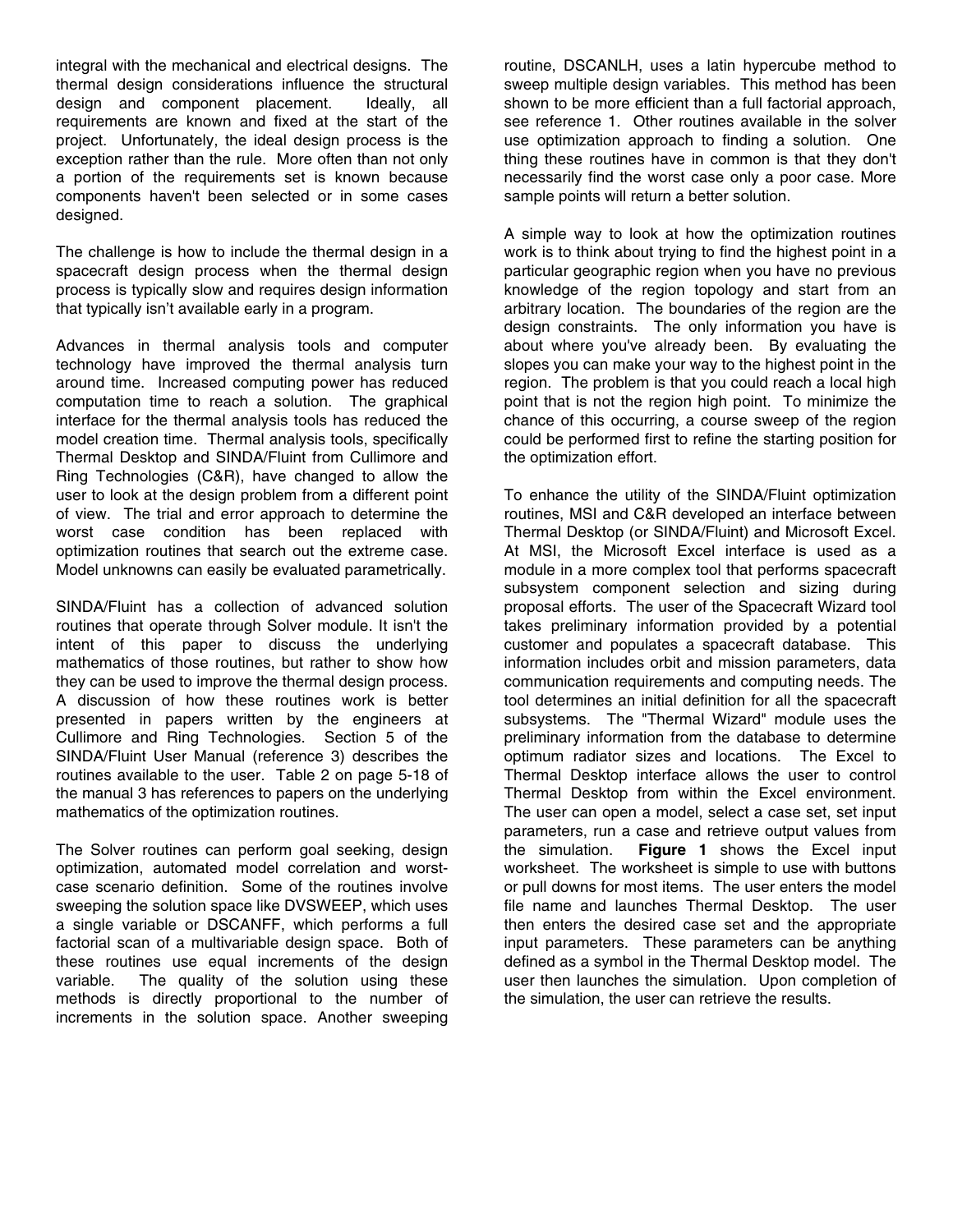

**Figure 1 Excel Interface Sheet** 

#### RE-CASTING THE THERMAL DESIGN PROBLEM

Utilization of the optimization routines requires the thermal analyst to look at the design problem differently. A simple single variable example is the determination of the worst case thermal environment. Traditionally the analyst modeled a specific orbit and asked if it represented the hottest environment. To answer the question, the analysis must be performed at enough points to describe the solution space. This traditional problem view asked if the selected orbit was hotter than the previous case. Of course the question wasn't asked of the tool but rather of the engineer. The Solver requires the analyst to re-cast the problem to ask what beta angle within a given range yields the maximum heating on the spacecraft. Until recently, thermal analysis tools didn't allow this approach to problem solving. The user defines the desired outcome, what parameters can be modified and the range over which the parameters can be changed.

An example illustrating how the design process has changed is the determination of the worst case hot design environment for a spacecraft in a low-earth circular orbit. Assume the spacecraft orbit beta angle range is  $-90^\circ$  to  $+90^\circ$ . Over this range some orbits are eclipsed and some orbits are non-eclipsed. The spacecraft is oriented such that one face is always nadir pointed therefore the heat load of five of the faces varies throughout an orbit and with seasonal variations as well.

With traditional tools and processes, the engineer used experience to estimate a starting point and iterated the model in various beta angles to determine the beta angle that resulted in the hottest environment on the spacecraft. Depending on the engineer's knowledge of the solution space contours, this might take dozens of iterations. This is a straightforward situation where the map of the solution space is a single variable. Figure 2 shows a plot of the solution space. There is symmetry about a beta of 0° and peaks at about -68° and 68°. Without knowledge of the solution space, the engineer

would need to sweep the entire range to determine the peak. A small number of simulations are inadequate to map the solution. A solution space sweep of five points  $(0^{\circ}, \pm 45^{\circ})$  and  $\pm 90$ ) would lead the engineer to conclude the maximum around -45° or 45°. Mapping the solution space in 13 steps, 15° increments, results in a closer solution but still not the worst case.

For a single variable solution space, sweeping the range of solutions isn't out of reason. Ten to twenty samples of a single variable with small model to determine the worst case hot design case isn't out of the question. Multiple variable cases, however, can quickly become a daunting task. The number of simulations needed to map the solution space is a function of the number of solution space samples and the number of variables (fn  $=$ samples<sup>variables</sup>). In order to sweep the solution space of a problem with six variables, radiator sizes on a six-sided spacecraft, and three samples of each variable a total of 729 simulation cases are needed. Three samples of each design variable might not be close enough to the optimum solution. Ten (10) samples of each variable and number of simulations jumps to 15,625. You can see that full factorial sweeps of a multivariable design space quickly get become unreasonably large.



 **Figure 2 Beta Angle Variation** 

Using the optimization tools available in SINDA/Fluint, the worst case environment problem is recast to maximize the total heating on all sides of the spacecraft. The design variable is the beta angle and it can vary over the design range (-90° to 90°). The application then takes this model and runs a number of cases to determine the beta angle that results in the hottest environment. The application starts from an arbitrary initial condition and uses slopes to efficiently converge on the solution. Using the optimization routine the solution was obtained in 12 evaluations. The worst case orbit is shown in Figure 3 as viewed from the Sun.

Another key to rapidly creating preliminary thermal design concepts is to start with a model that contains only the essential elements to the problem being solved.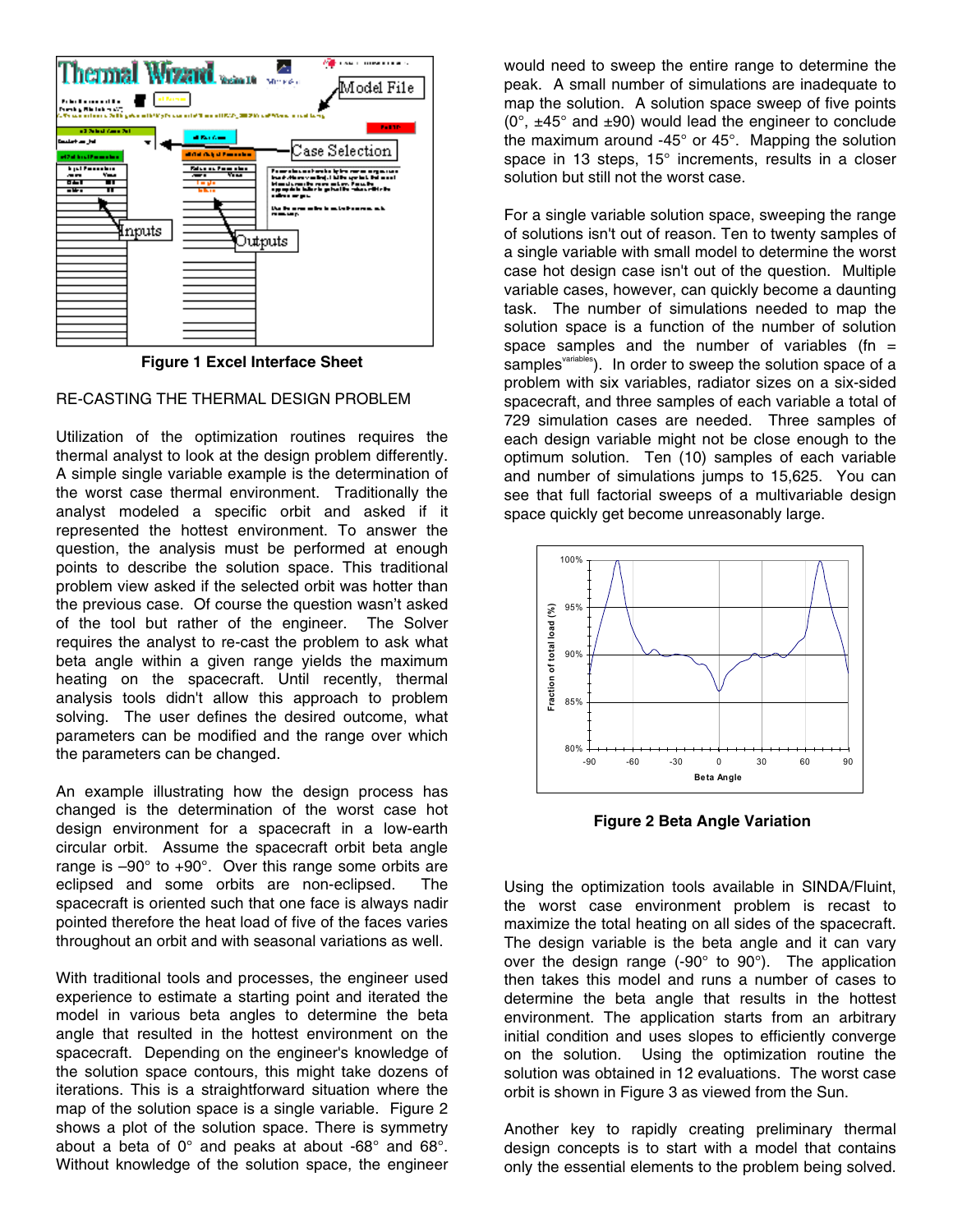To determine the extreme environment a 6-sided cube could be used. The spacecraft represented in Figure 3 is an example of a simple model. The model consists of six sides and two solar panel representations.



**Figure 3 Maximum Heating; Beta 68°** 

Finding the hottest environment is a simple example and the Solver routines don't have a great time advantage over methods that maps the entire space. The advantage comes from the fact that the solution is the worst hot case rather than just a hot case.

A subtle change to the object of the optimization can make the solution less obvious. Suppose the heating on the nadir face is to be maximized. The worst case environment is less obvious in this case. The engineer must consider the effects of the eclipse time, direct heating and energy from the Earth. The nadir facing deck receives the most energy in a beta 0° orbit. The orbit is shown in Figure 4. This is very different answer than the hottest environment for the entire spacecraft.



**Figure 4 Maximum Nadir Deck Heating; Beta 0°** 

This variation to the original analysis case took just a few minutes to set up and execute using the Solver. This quick response allows the thermal engineer to influence configuration decisions made early in a program.

The ideal spacecraft design process, where all design information is available on the first day of work, is an unrealistic expectation. In reality, on day one, not all the top-level requirements may be firm, the payload suite might be in question, there might be two or three potential launch vehicles and certainly bus subsystems haven't been designed. This doesn't prevent the participation of the thermal engineer in the preliminary design of the spacecraft though. Here is an approach to providing basic thermal requirements to the system in a matter of a few hours rather than days or weeks.

Suppose a design process starts and the only known factors are the spacecraft orbit altitude (550km), the orbit type (circular) and spacecraft orientation (+Z face is Nadir pointing). The estimated orbit average spacecraft power consumption is 200W. The requirements that need to be placed back on the other spacecraft subsystems are thermal radiator areas, radiator locations and component location. Other design features like heater placement, exact set points and temperature sensor quantities and locations can be determined as the design settles out and all the requirements are known.

The first step in the analysis is to determine the hottest environment on the spacecraft. To do this a unit blackbody spacecraft model can be used. This is the six-sided box mentioned previously. This unit spacecraft is used in the optimization model to determine the beta angle that yields the hottest environment on the overall spacecraft. In the optimizer routines the design variable is the beta angle and the objective is to maximize the total heating on the spacecraft. Note that the optimization routines can also minimize the overall heating and determine the coldest case. This could be used later for heater power evaluation. Initially the analysis is performed on an orbit average basis. As more information is known the problem can be modified to optimize for the peak-heating rate on the overall spacecraft or a particular face. For the example, the hottest environment was produced at a beta angle of about -69°. As stated earlier a beta angle of 69° will produce the same heating.

After determining the beta angle for the hot environment, the radiator area and placement can be determined. A unit spacecraft similar to the one used for the beta angle determination is used. This time the beta angle is set for the hot environment and the design variables are the sizes of each of the six faces of the spacecraft. Two other pieces of information are needed to calculate radiator size. The first is the heat load, which has been estimated at 200 watts. The other is the bulk spacecraft temperature. This is a value that will have to be estimated initially. The bulk temperature would generally be somewhat cooler than the component with the lowest operating temperature. This